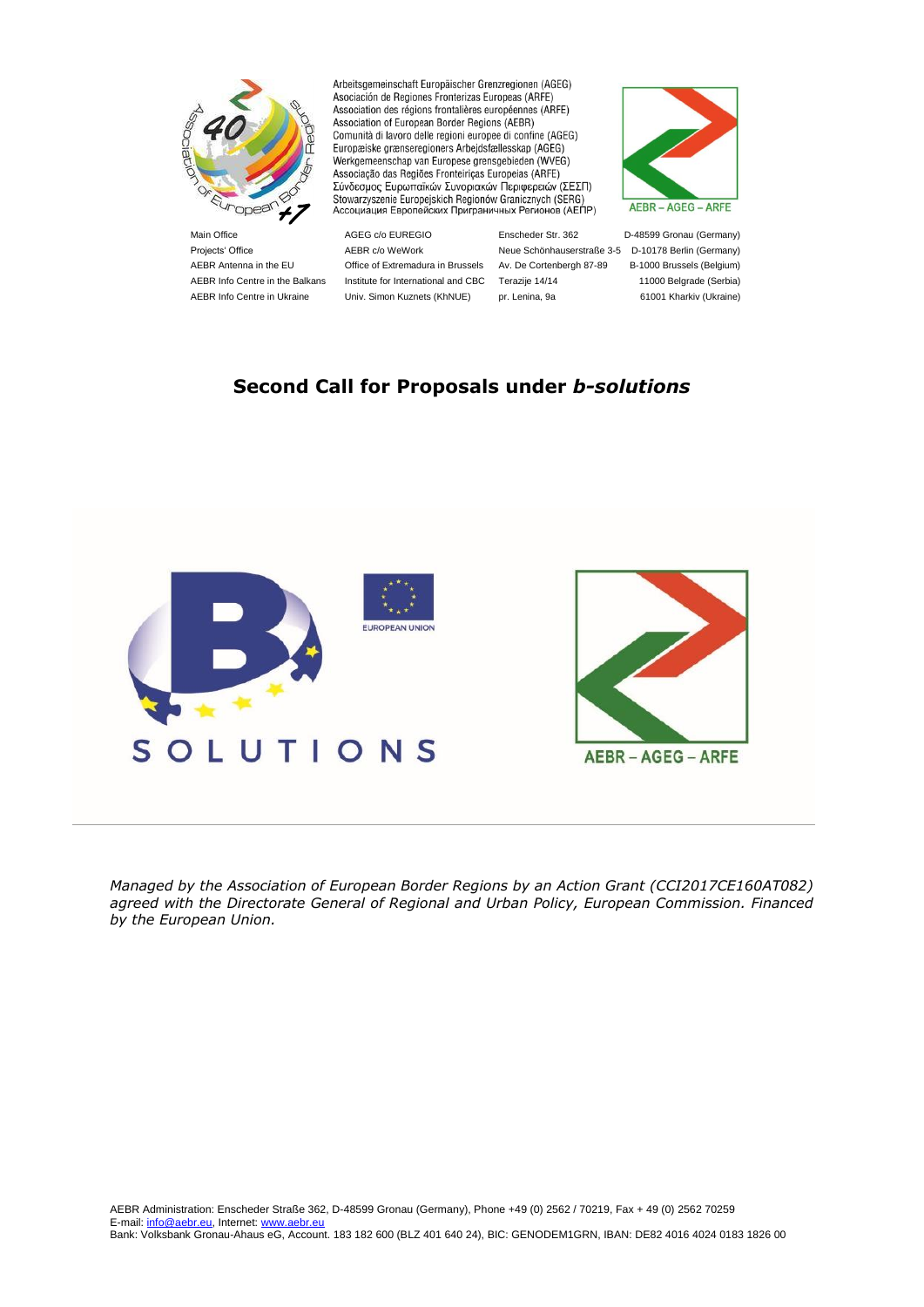#### **Table of contents**

|    |                                                               | page      |
|----|---------------------------------------------------------------|-----------|
| 1. | Introduction                                                  | 3         |
|    | <b>Background information</b><br>1.1                          | 3         |
|    | b-solutions<br>1.2                                            | 4         |
|    | 1.3<br>The present call for proposals                         | 5         |
| 2. | Thematic coverage for this Call for Proposals                 | 7         |
|    | 2.1<br>Employment                                             | 7         |
|    | 2.2 Health (including emergency services)                     | 7         |
|    | (Public) transport of passengers<br>2.3                       | 8         |
|    | Multi-lingualism<br>2.4                                       | 8         |
|    | 2.5<br><b>Institutional Cooperation</b>                       | 8         |
|    | 2.6<br><b>Information Services</b>                            | 9         |
|    | 2.7<br>eGovernment                                            | 9         |
|    | 2.8 Evidence and Data                                         | 9         |
| 3. | Eligible authorities - Who can apply?                         | <i>10</i> |
| 4. | Online Application Form - How to apply?                       | 10        |
| 5. | Selection process                                             | 10        |
|    | Eligibility check (eligibility and selection criteria)<br>5.1 | 11        |
|    | 5.2 Selection of the proposals to receive a grant             | 11        |
| 6. | How to get assistance                                         | 12        |
|    | 7. Key dates                                                  | 12        |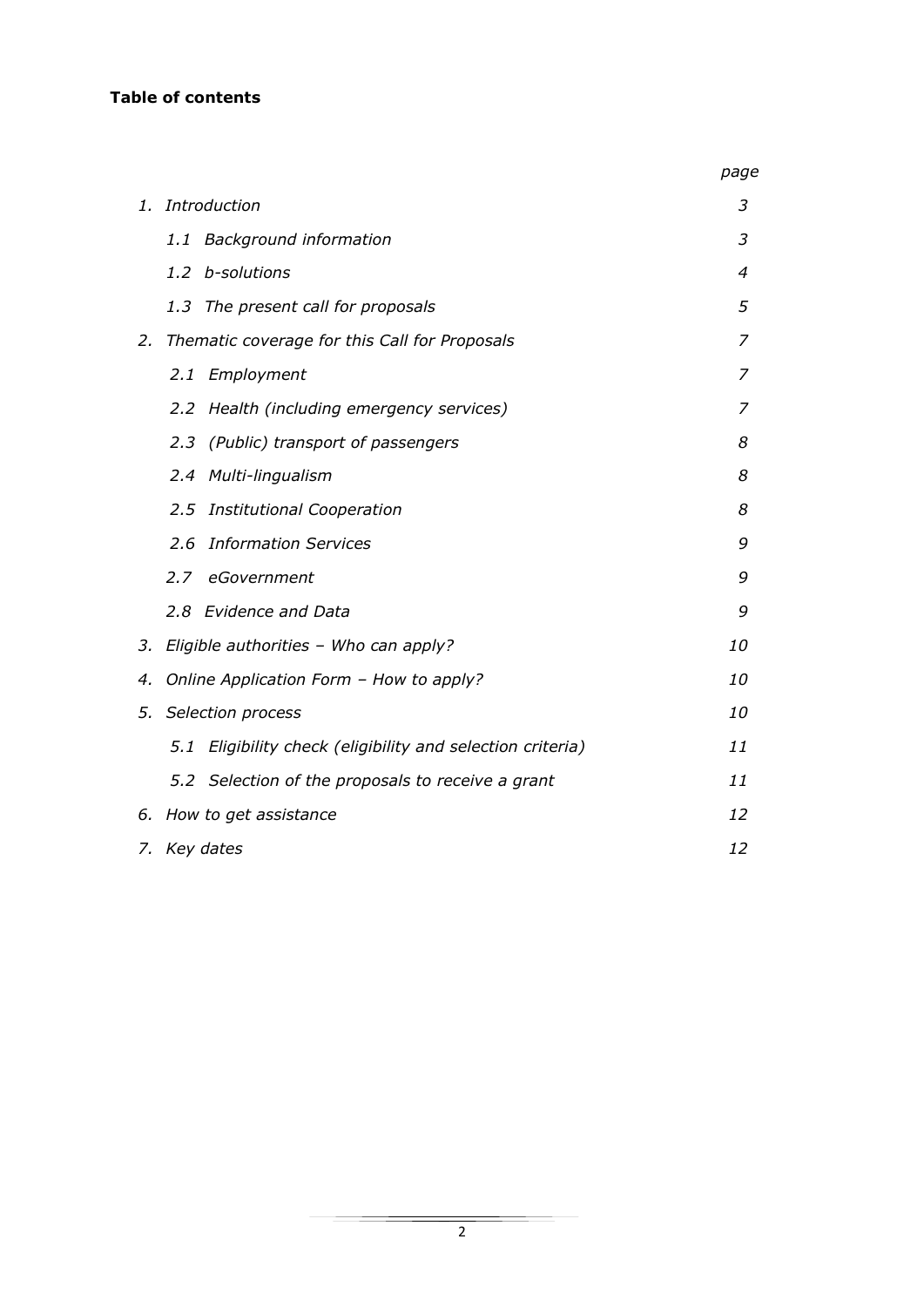#### **1. INTRODUCTION**

#### *1.1 Background Information*

Within the 28 EU Member States and its neighbours in the European Free Trade Association (EFTA) there are some 40 land borders. This means 448 NUTS-3 territories located alongside at least one national boundary. Around 150 million Europeans live in these regions, almost one third of EU population.

In the early 1990s, with the introduction of the *Single Market*, the *Interreg*<sup>1</sup> initiative was established to enable border regions to cooperate more closely with the objective of exploiting their common potential in order to alleviate the possible losses linked to the disappearance of certain border-related jobs. This initiative has now become a fully-fledged objective under the Union's Cohesion Policy. Thousands of projects have received financial support since 1990 to better exploit border regions' potential and to overcome existing difficulties such as reduced accessibility, lack of cross-border public services, less incentives for SMEs, etc.

Despite these efforts, border stakeholders voice their concern at the existence of persisting challenges —notably of a legal and/or administrative nature— faced by border citizens and businesses when interacting across the border. These have direct and indirect impacts on their daily life: certain activities are still more complicated to perform across an internal EU border than they are inside a Member State. For instance, it is still difficult to take up a job on the other side of the border or to get treated in a hospital there even if there is very close proximity.

Taken together, these legal and administrative obstacles are a clear brake to the development of the endogenous growth potential of border regions. A recent study has shown that border regions could become on average 2% richer if 1/5 of legal and administrative obstacles were removed<sup>2</sup>. Thousands of jobs could also be created.

Taking action to promote the prosperity and quality of life in cross-border regions, which are a sort of 'minilabs of European integration', has become a political imperative.

So far, work undertaken by the Commission services has highlighted a number of legal and administrative obstacles along many EU internal borders. The European Commission's *Cross-Border Review<sup>3</sup>* , launched during the 25th Anniversary of Interreg, has unveiled evidence to demonstrate that significant obstacles negatively affect life in border regions. Legal and/or administrative difficulties affect many aspects of life in border regions such as access to employment, access to healthcare, access to education and training, use of different technical standards, non-recognition of qualifications, lack of local cross-border public transport. Even in sectors where there is a comprehensive European legal framework or where coordination mechanisms exist at European level, obstacles appear which can be clearly linked to the presence of a national border.

On the other hand, there are in Europe numerous examples of institutional cooperation across borders that have made cross-border activities simpler, less costly and altogether more attractive. Cooperation associations such as the *Benelux Union* or the *Nordic Council of Ministers* aim at reducing the negative border effects between their members. At regional level, there are also examples such as the *Upper Rhine Conference*, and many euroregions, working communities, eurodistricts and EGTCs which have dotted European

 $\overline{a}$ 

<sup>&</sup>lt;sup>1</sup> [http://ec.europa.eu/regional\\_policy/de/policy/cooperation/european-territorial/](http://ec.europa.eu/regional_policy/de/policy/cooperation/european-territorial/)

<sup>2</sup> Politecnico di Milano (2017) "Quantification of legal and administrative border obstacles in land border regions". [https://ec.europa.eu/futurium/en/evidence-and-data/quantification-effects-legal-and-administrative](https://ec.europa.eu/futurium/en/evidence-and-data/quantification-effects-legal-and-administrative-border-obstacles-land-border)[border-obstacles-land-border](https://ec.europa.eu/futurium/en/evidence-and-data/quantification-effects-legal-and-administrative-border-obstacles-land-border)

<sup>3</sup> [http://ec.europa.eu/regional\\_policy/de/policy/cooperation/european-territorial/cross-border/review/](http://ec.europa.eu/regional_policy/de/policy/cooperation/european-territorial/cross-border/review/)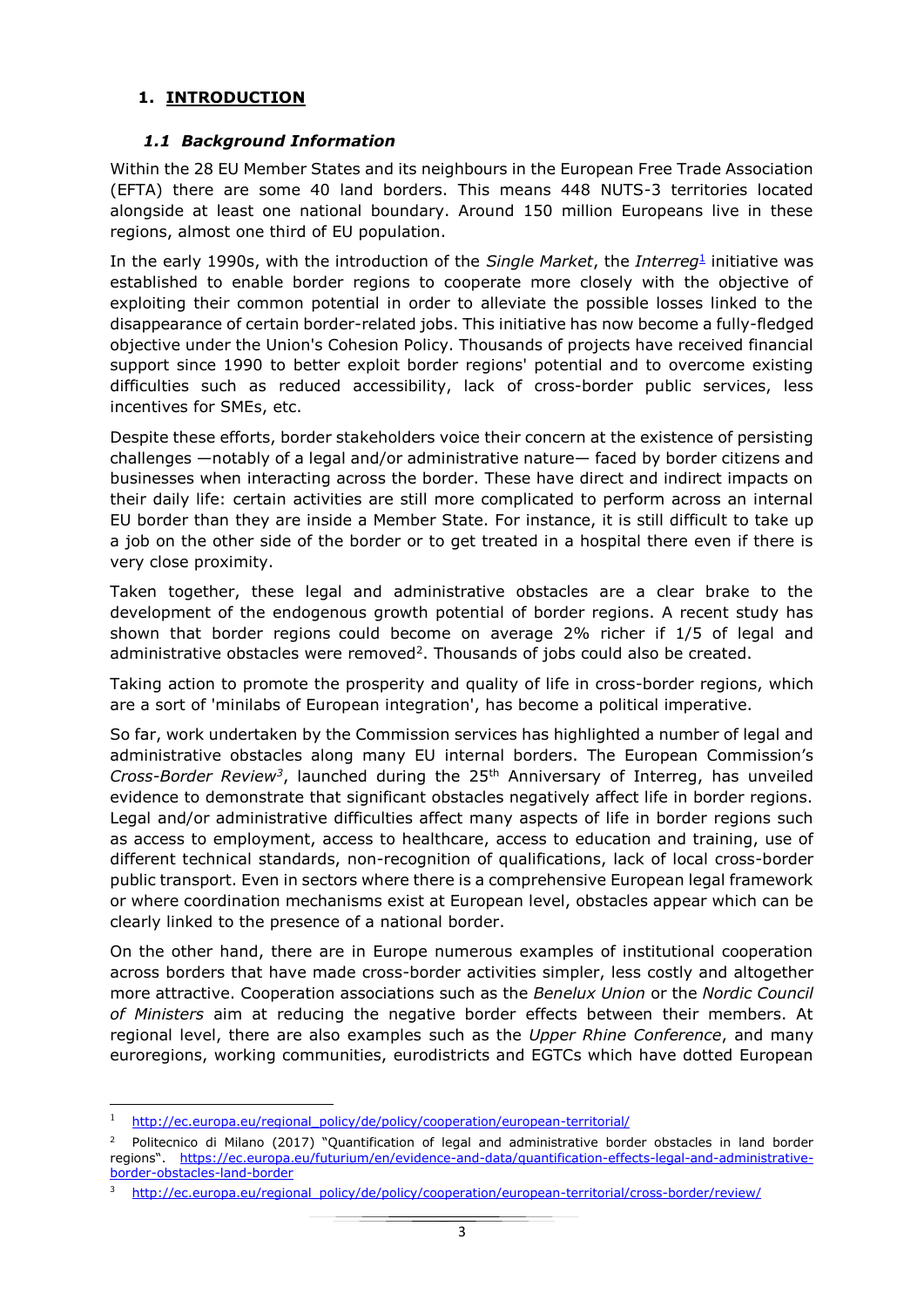borders with more or less strong platforms to promote mutual knowledge and cooperation. However, the picture is rather patchy and is far from covering the entire EU territory.

The EU needs to build upon these good practices from different border regions in order to address legal and administrative barriers more effectively and more comprehensively. Through the Communication *Boosting Growth and Cohesion in European Border Regions*   $(COM(2017)534$  of 20 September 2017)<sup>4</sup>, the European Commission commits to promoting deeper cooperation and new mechanisms to remove obstacles or prevent their emergence. A *Border Focal Point* has been established in the Directorate General for Regional and Urban Policy (DG REGIO) to coordinate the implementation of the proposed action plan and to provide Member States and other players with support to address border issues. An **online professional network**<sup>5</sup> to present and discuss legal and administrative obstacles and possible solutions has been created and it is operational since 16 January 2018. The initiative *b-solutions* with its two calls, the first for pilot projects opened in 2018 and the present one for advice cases, is yet another specific action proposed in the Communication and now put into practice.

#### *1.2 b-solutions*

*b-solutions* is a 2-year **pilot initiative** financed by the EU budget, managed by the *Association of European Border Regions<sup>6</sup>* (AEBR) and promoted by the European Commission's DG REGIO as one of the actions proposed in the referred Communication *Boosting Growth and Cohesion in EU Border Regions*.

The general objective of *b-solutions* is to identify and promote sustainable methods of resolving border obstacles of a legal and/or administrative nature along EU internal land borders.

*b-solutions* consists of two calls for proposals, one opened in early 2018 and the one currently running. Public authorities could seize the opportunity offered by *b-solutions* to **test** effective ways of overcoming border obstacles of a legal and/or administrative nature along EU internal land borders (including also the neighbouring EFTA countries) that can be replicable in other contexts - in the form of pilot actions (first call) or advice cases (second call). Selected applicants receive support from the European Commission to tackle the difficulties which hinder cooperation with the neighbouring country.

To increase their replicability, and to facilitate that the solutions found can inspire other solutions to similar problems in other border regions, AEBR will disseminate the outcome. Participants should also communicate the results achieved via the online platform "[Boosting EU border regions](https://ec.europa.eu/futurium/en/border-regions)".

After the reporting phase of the pilot actions and advice cases implemented under both calls, AEBR, in cooperation with the Commission services, will elaborate a consolidated report (**compendium**) illustrating main findings and proposals derived from the cases, and will also report on all cases identified. Lessons learned and policy recommendations for decision-makers are expected to be major outputs of the b-solutions initiative. That said, b-solutions is expected to provide with:

 Solutions addressing specific legal and administrative obstacles, tested and based in case-studies, which should be replicable, made available and promoted to other border regions across Europe.

 $\overline{\phantom{a}}$ <sup>4</sup> [http://ec.europa.eu/regional\\_policy/en/information/publications/communications/2017/boosting-growth](http://ec.europa.eu/regional_policy/en/information/publications/communications/2017/boosting-growth-and-cohesion-in-eu-border-regions)[and-cohesion-in-eu-border-regions](http://ec.europa.eu/regional_policy/en/information/publications/communications/2017/boosting-growth-and-cohesion-in-eu-border-regions)

<sup>5</sup> <https://ec.europa.eu/futurium/en/border-regions>

<sup>6</sup> <http://www.aebr.eu/en/>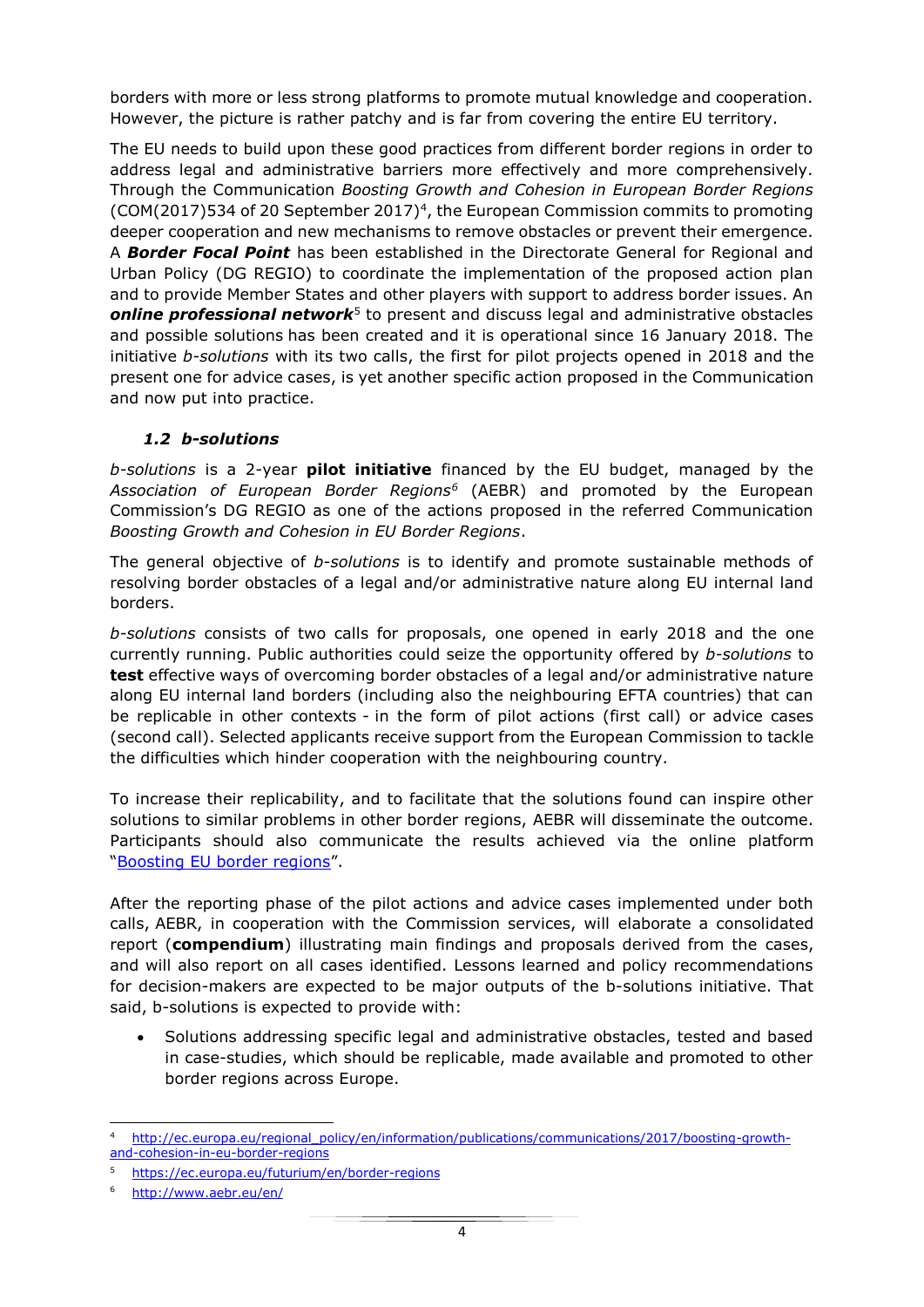- Innovative proposals developed that can inform further development and implementation of future approaches by national/regional authorities and/or via EU instruments (particularly, but not exclusively, Interreg).
- Evidence of increased exchange of information and mutual engagement between the different levels of administration in border areas, and of joint initiatives involving multi-level governance across borders.
- Increased understanding of specific obstacles, and potential 'solutions', amongst key stakeholders at local/regional/national/EU level.

There are two levels of expected impact:

- the particular impact in relation to the specific cases due to overcoming an identified obstacle; and
- a broader impact on other areas that can be achieved if innovative approaches are developed that are truly replicable and can be effectively promoted and disseminated across the EU inspiring similar solutions to be implemented in other border regions. In addition, part of the impact will be a substantial increase in awareness of, and knowledge about, various legal/administrative obstacles to cross-border interactions.

### *1.3 The present call for proposals*

 $\overline{\phantom{a}}$ 

AEBR in cooperation with DG REGIO is now opening a second call for proposals under the pilot initiative of *b-solutions* to identify further cases where a legal or administrative obstacle hinders cooperation amongst border regions.

The advice cases applied for in the current call must focus on one of the thematic areas addressed in the Communication and accompanying *Staff Working Document<sup>7</sup>* , i.e. (1) employment, (2) health, (3) transport, (4) multi-lingualism, (5) institutional cooperation, (6) information services, (7) *e*Government and (8) evidence and data. Each of these cases will have the objective of exploring one specific obstacle encountered in one specific border. Cases will be implemented during a maximum period of 4 months.

These advice cases are neither meant to solve problems associated with lack of infrastructures nor to be the source for significant investments in the border regions. Their main purpose is to address **cases** where interactions across the border are more difficult either because of **lack of coherence** of legislation<sup>8</sup> applicable on the different sides of the border, or because of **inconsistencies** and overlapping of the different **administrative procedures**, or even because applicable legislation does not take into account the **specificity of cross-border interactions**.

Advice cases to be supported by *b-solutions* shall address real and documented **obstacles** of an administrative and/or legal nature hampering cross-border cooperation in one of the thematic fields addressed in the Communication. Applications should also outline the potential increase in **cross-border cooperation** if the obstacle is solved; the applicant's or the partners' **mandate** to devise solutions and the **replicability** potential of the action.

Within the present call, successful applicants will be attributed the **support** of legal experts with knowledge of cross-border instances who will cooperate with the participants in *bsolutions*. The experts will grant support in defining the obstacle in a clear and systematic way, as well as in identifying a solution and outline a legal framework from which to

[http://ec.europa.eu/regional\\_policy/sources/docoffic/2014/boosting\\_growth/swd\\_boosting\\_border\\_en.pdf](http://ec.europa.eu/regional_policy/sources/docoffic/2014/boosting_growth/swd_boosting_border_en.pdf)

Legislation in here seen in a broader context, including all regulatory framework, regardless of its source or level, applicable in the field addressed by a specific project on that territory.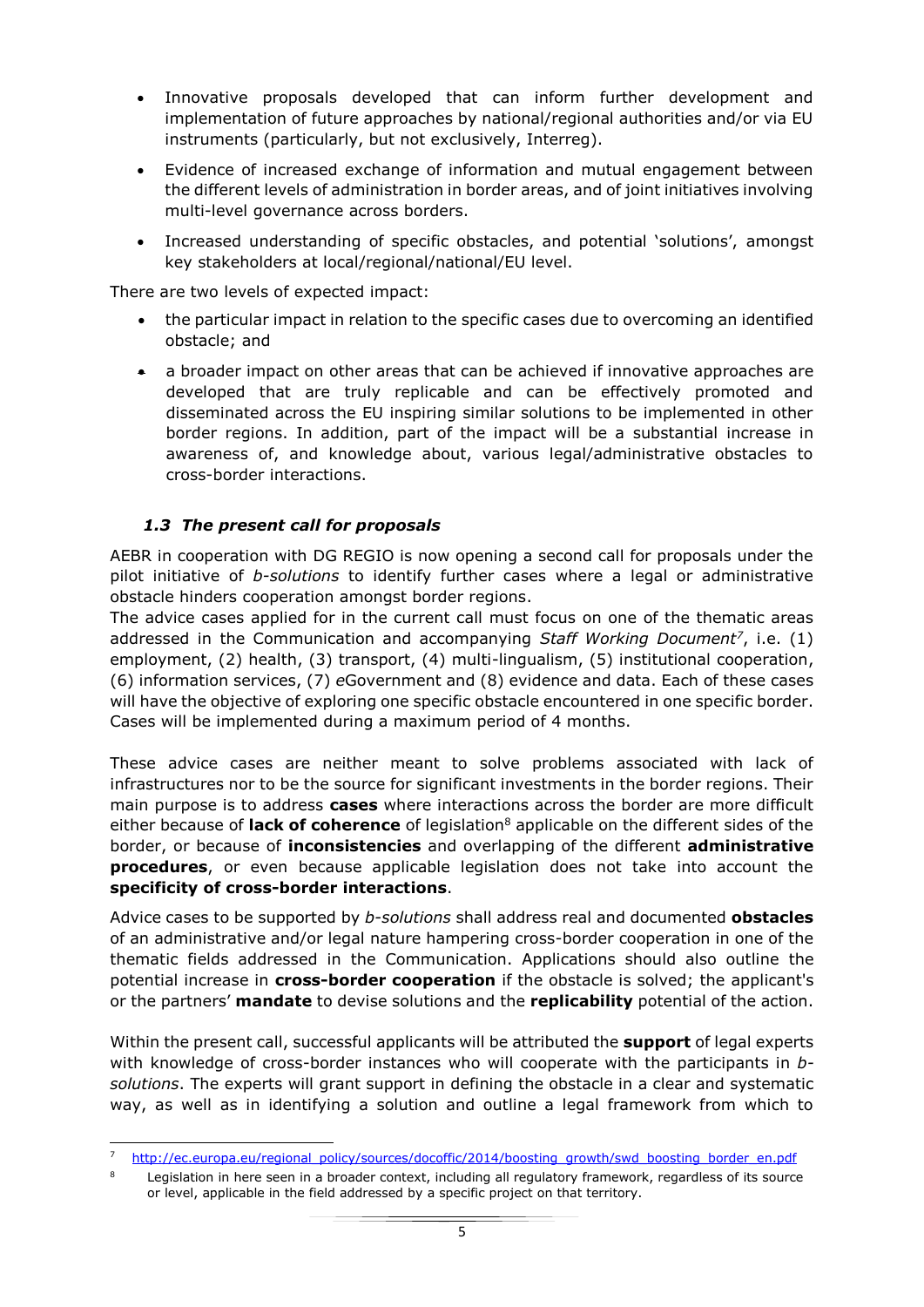proceed. The legal expert attributed to successful applicants would lead, in each advice case, to a case report that will include i) a clear description of the legal obstacle, ii) a clear indication of the legal dispositions causing the obstacle and iii) a roadmap towards a possible solution with iv) indication of the entities to be involved in the possible solution.

The present document sets out the requirements and the process to follow in order to submit a proposal and it should be read in conjunction with the *b-solutions* "Guidelines" published on the *b-solutions* website<sup>9</sup>.

 $\overline{\phantom{a}}$ 

<sup>9</sup> <https://www.b-solutionsproject.com/>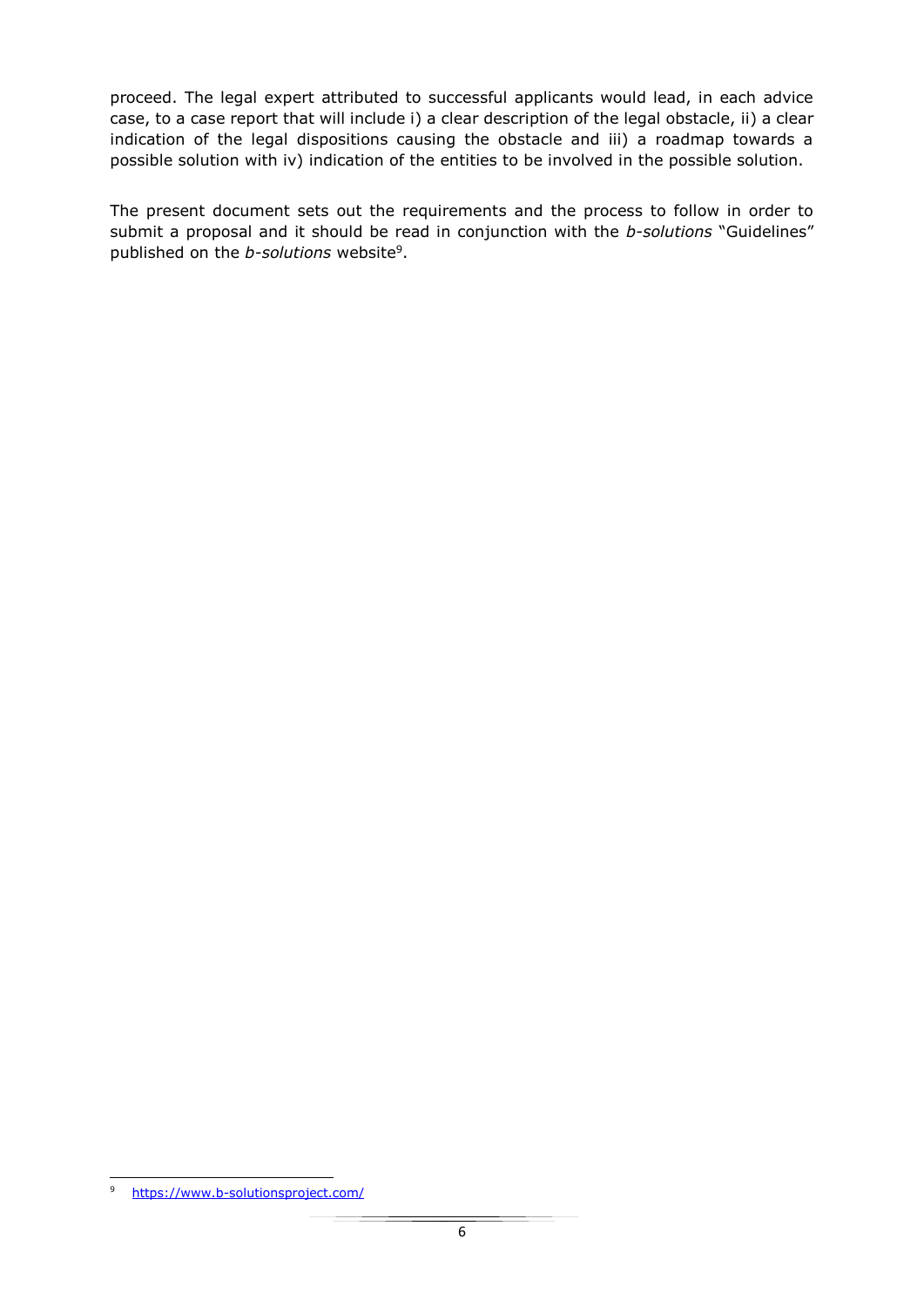# **2. THEMATIC COVERAGE FOR THIS CALL FOR PROPOSALS**

The Commission has decided to closely align the topics of this pilot initiative to those defined in the framework of the Communication *Boosting Growth and Cohesion in European Border Regions*. For the present Call for Proposals, applicants can submit advice case proposals addressing the following topics: (1) employment, (2) health, (3) transport, (4) multi-lingualism, (5) institutional cooperation, (6) information services, (7) *e*Government and (8) evidence and data.

Public authorities applying in the framework of the *b-solutions* Call for Proposals are requested to select only one of the topics proposed.

As stated, the Commission's and AEBR's desire is to see advice cases proposed that bring tangible, durable, effective and replicable solutions to address cross-border obstacles of a legal and/or administrative nature along EU internal land borders.

The following sections provide detailed descriptions for the thematic areas of the present Call for Proposals.

### *2.1 Employment*

Labour mobility is the most important area directly affected by border obstacles. This particularly concerns cross-border workers who live on one side of the border and travel to work on the other side of the border on a daily or weekly basis. A number of tools and coordination mechanisms exist at European level to facilitate crossborder work such as the *European Network of Employment Services* (EURES), rules for the coordination of social security systems, the *European Qualifications Framework* which supports understanding and comparison of qualifications, the *Europass* Framework which enables individuals to communicate their skills and qualifications, the European classification of skills, competences, qualifications and occupations and the *European Professional Card*, an EU-wide digital procedure for the recognition of professional qualifications. A good practice example in Social Security is the *Social Security and Labour Inspection* of Galicia and that of North Portugal. They have created a network supported by the local EURES cross-border partnership, which allows a faster resolution of obstacles to cross-border mobility of employers and workers. There are other cross-border areas active in facing labour challenges such as the Upper Rhine (CH-DE-FR) or the Oresund Region (DK-SE).

Obstacles related to employment can refer to a lack of cooperation between public employment services in border regions; difficulties in accessing general information and vacancies in the cross-border labour market; the recognition of diplomas and skills; taxation, social security and pension rights issues.

# *2.2 Health (including emergency services)*

Encouraging cooperation between the Member States to improve complementarity of their health services in border regions is a priority for the EU. This means focusing not only on pure health care services but also on other health-related infrastructures and procedures. For instance, different structures and principles exist for the reimbursement of cross-border healthcare resulting in e.g. different and complex procedures for the prior authorisation of health services and payments/reimbursements; administrative burden for patients dealing with crossborder consultations with specialists; incompatibilities in the use of technology and in the sharing of patient data; and lack of unified accessible information, which also includes a lack of information in the patients' language. In addition, limited accessibility from both sides of the border often hampers the full use of the health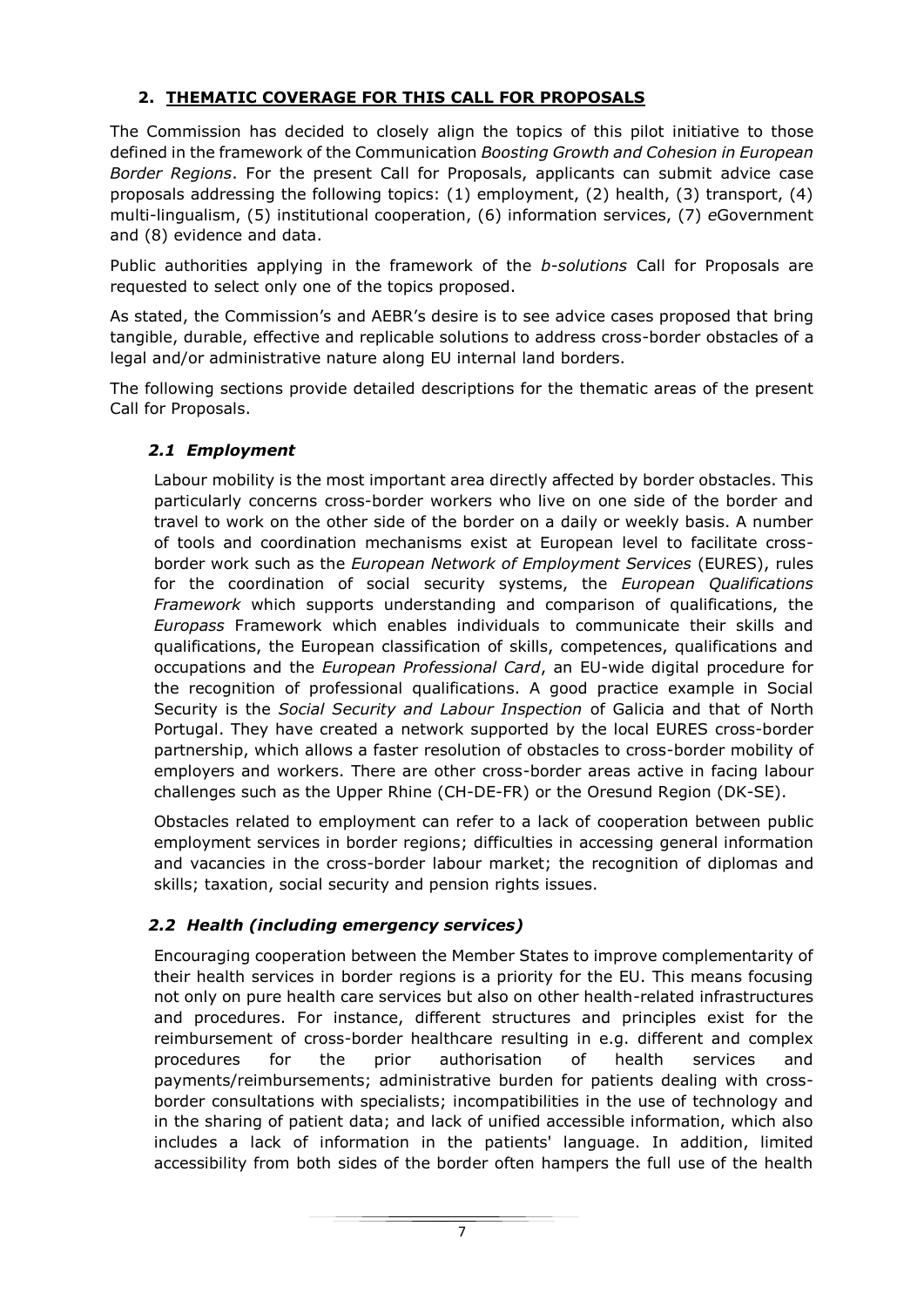care facility. Emergency and rescue services are also sometimes impeded in carrying out cross-border interventions.

There are some excellent examples of cooperation in this field (e.g. the ZOASTS on the Belgian-French border, or the Cerdanya Hospital on the French-Spanish border) but, as explained above, there are still many issues to solve in order to achieve a consolidated and fruitful cooperation which deliver better healthcare for border citizens, and a more efficient use of health facilities and other resources, in particular emergency services.

Under this topic, applicants can outline obstacles related to access to health services in cross-border areas; access to facilities providing health service; access to emergency services, and other cases.

#### *2.3 (Public) transport of passengers*

Transport is a key enabler of exchanges between regions across national borders. Especially public transport services not only help integration processes but also enhance the sustainability of cross-border connectivity. Lacking, insufficient or lowquality public transport services are still a reality for many citizens in border regions. This concerns three levels: 1) infrastructure connections, 2) service provision, and 3) the quality of services.

Applicants can include obstacles in providing public transport services and related aspects, for instance the coordination of transport planning, transport pricing, integration of timetables, easy and multilingual access to information, joint smart ticketing across the specific border, etc.

#### *2.4 Multi-lingualism*

Multilingualism is a European integration goal. The ability to speak foreign languages is also increasingly important to boost employability, mobility and competitiveness, which is of particular relevance in border regions. Many examples of bilingualism projects are already available as a source of inspiration, such as the "Francestrategy", which was adopted by the German region of Saarland in 2014 to promote a bilingual approach at all levels of administration. There are other interesting approaches in high multilingual areas, like the Alpine region, but also in previously divided areas, like German-Polish or German Czech border areas.

Obstacles related to multi-lingualism can include difficulties in promoting multilingualism and failed attempts in making a multilingual approach easier (e.g. mainstreaming bi-lingualism or life-long language learning) in the specific border region.

#### *2.5 Institutional Cooperation*

EU Member States have different administrative cultures and systems. This diversity can be a constraint when different systems meet. Most administrative procedures tend to be of a national nature and cross-border procedures are less widespread. However, border stakeholders may well require non-domestic procedures on a regular basis. The lack of common approach or understanding, and the limited existence of mutually recognised documents can lead to lengthy and costly procedures, even for key life events.

Actions under this topic can touch upon various fields of activity, for instance, mutual recognition of qualifications, data, information, etc.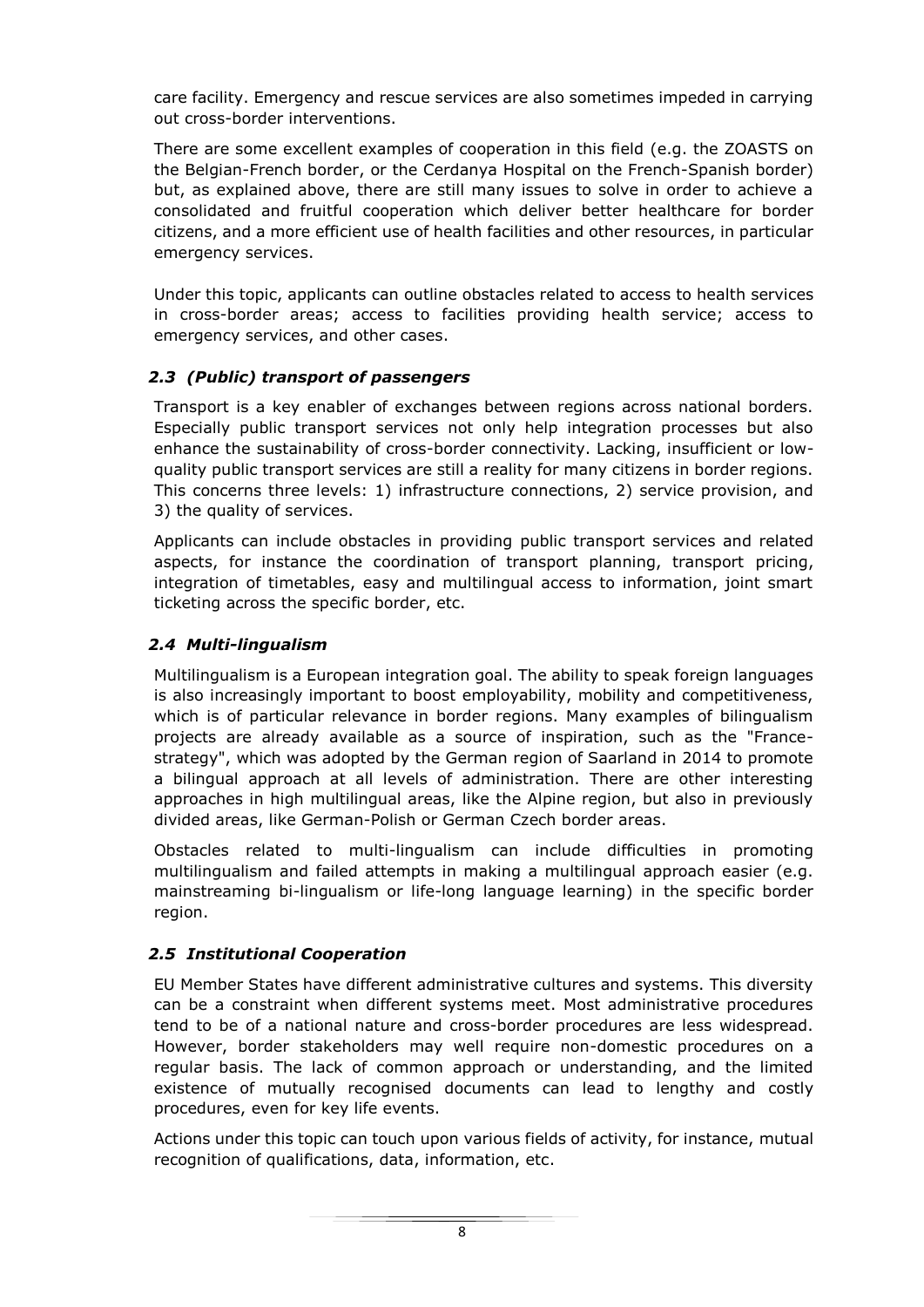#### *2.6 Information Services*

Resolving border obstacles will take time and sustained effort. In the meantime, access to available and reliable information and problem-solving services on life or work on the other side of the border is vital. Preparatory work for the European Commission's Communication has highlighted concerns by individuals and businesses at the lack of reliable information services which can lead to legal uncertainty that hampers cross-border interaction or makes the implementation of cross-border projects longer and more costly.

Under this thematic area, applicants can present obstacles in providing shared reliable information and services on relevant issues in the border region and in the neighbouring region.

#### *2.7 eGovernment*

Promoting ongoing and future *e*Government projects to engage the stakeholders of the border regions in order to deliver cross-border public services that meet the needs of individuals and businesses in border areas can bring positive results in terms of open, efficient and inclusive public administrations. *e*Governments could also support the provision of borderless, personalised end-to-end digital public services.

Under this thematic focus, applicants can present obstacles related to various aspects related to e-solutions, for example looking at specific cross-border needs: Interactions is difficult when two systems working at different speeds meet, interoperability of public authorities is limited, interfaces are only programmed in one language, etc.

#### *2.8 Evidence and Data*

Collecting data and evidence on border obstacles is the first necessary step towards resolving them but only limited resources are invested in collecting and analysing information on border difficulties and complexities. Similarly, the limited availability of statistical and geospatial data on cross-border flows reduces the scope for genuine cross-border policy development and decision-making. A few regional efforts have been made that other regions could build upon. Statistical and geospatial data describing cross-border flows and phenomena is not always sufficiently available or standardised to allow policy-makers to take informed decisions.

Applicants are invited here to describe obstacles in promoting shared collection of data and failed attempts in making an endeavour in this sense in the specific border region. Specific actions could be the comparison of data, the dissemination of data in all languages required, the creation of common databases, the collection of administrative and census data, etc.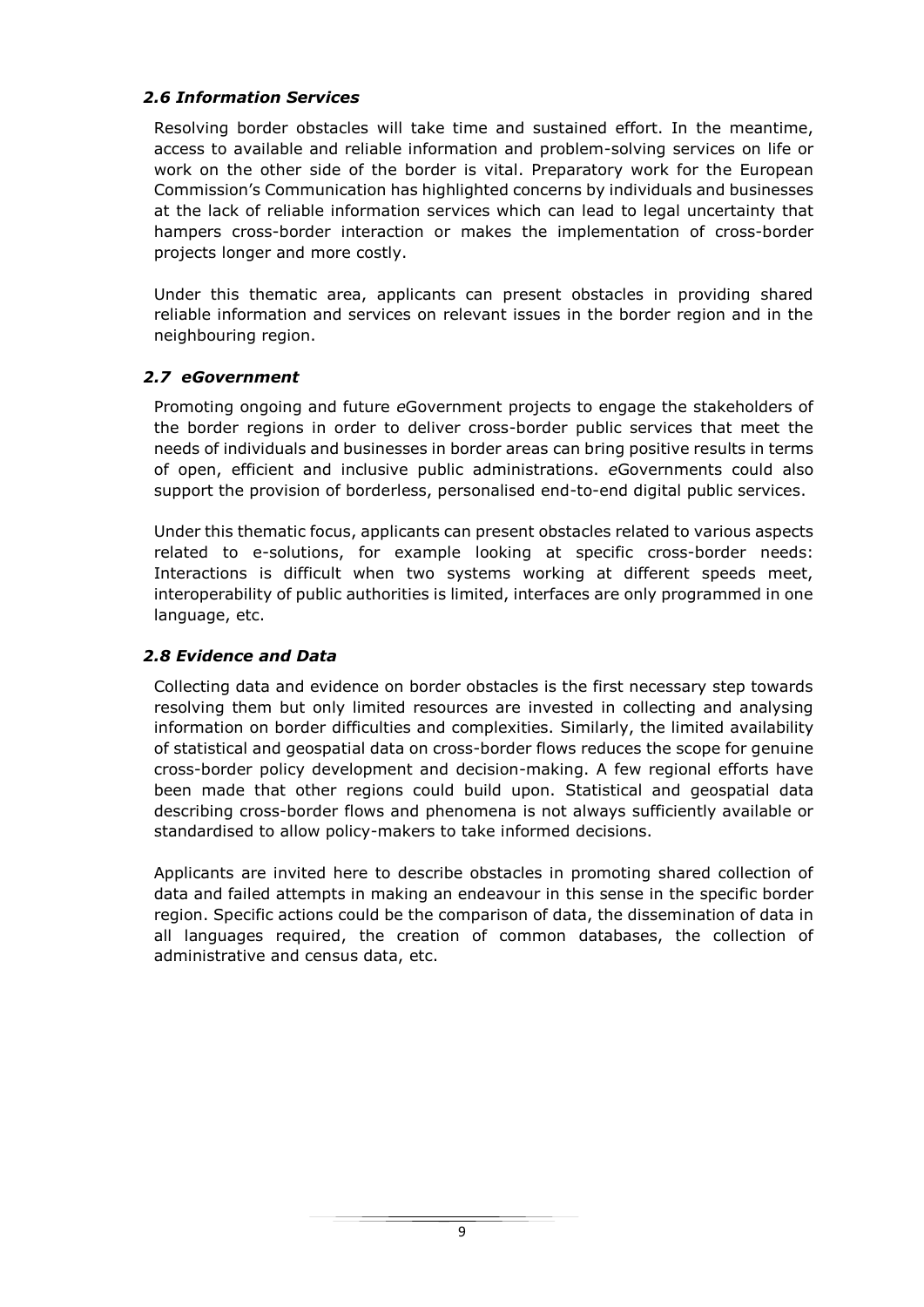# **3. ELIGIBLE ORGANISATIONS – WHO CAN APPLY?**

Eligible organisations are public bodies (national, regional, local) with a national boundary limiting their territory and cross-border entities such as *European Groupings of Territorial Cooperation* (EGTCs), *Euroregions, Eurodistricts, Eurocities* and similar cross border structures with legal personality, even if they are not public bodies.

The concept of territory, as applied in this call for proposals, is not limited to the territory in which one entity is located. It covers the territory for which a given public institution or body has a mandate, meaning the legal competence to intervene in certain areas and territories.

The application can involve one or more partners, possibly from the other side(s) of the border, but this is not a prerequisite. There is no maximum limit to the number of partners, though feasibility of the proposals should be taken into account when defining the consortia.

A natural person cannot be, in any case, considered as a partner.

The following principles apply to all eligible applicants in the framework of the *b-solutions* Initiative:

- All applicants shall be located in an EU Member State (or neighbouring EFTA country) and their territories share at least one EU internal land border with another EU Member State/EFTA country.
- Only eligible public bodies (or cross-border structures) as "applicants" may submit an Application Form in the framework of the present Call for Proposals.
- Any applicant or partner can be involved in only one advice case proposal within the same thematic area in the framework of the present Call for Proposals.

During the eligibility check, in case any applicant's status as eligible candidate is uncertain, the AEBR will seek clarifications with all relevant partners to determine eligibility.

# **4. ONLINE APPLICATION FORM – HOW TO APPLY**

The link to the online Application Form is:<https://www.b-solutionsproject.com/apply>

Please refer to the "Guidelines" document which contains detailed instructions on how to fill in the online Application Form.

The application process is 100% paperless through the use of the b-solutions website [\(https://www.b-solutionsproject.com/\)](https://www.b-solutionsproject.com/).

The application consists of an online Application Form. Annexes can also be uploaded and attached to the Application Form. These could be a map presenting the area of intervention, a graph, an infographic, etc. The type and size of the accepted files to be annexed are specified in the dedicated webpage.

All applicants must fill in the Application Form in English.

The final deadline for the submission of the Application Form and Confirmation sheet is 15/03/2019 18h00 CET.

# **5. SELECTION PROCESS**

Following submission, each application is subject to a selection process organised along the following steps:

1. Eligibility check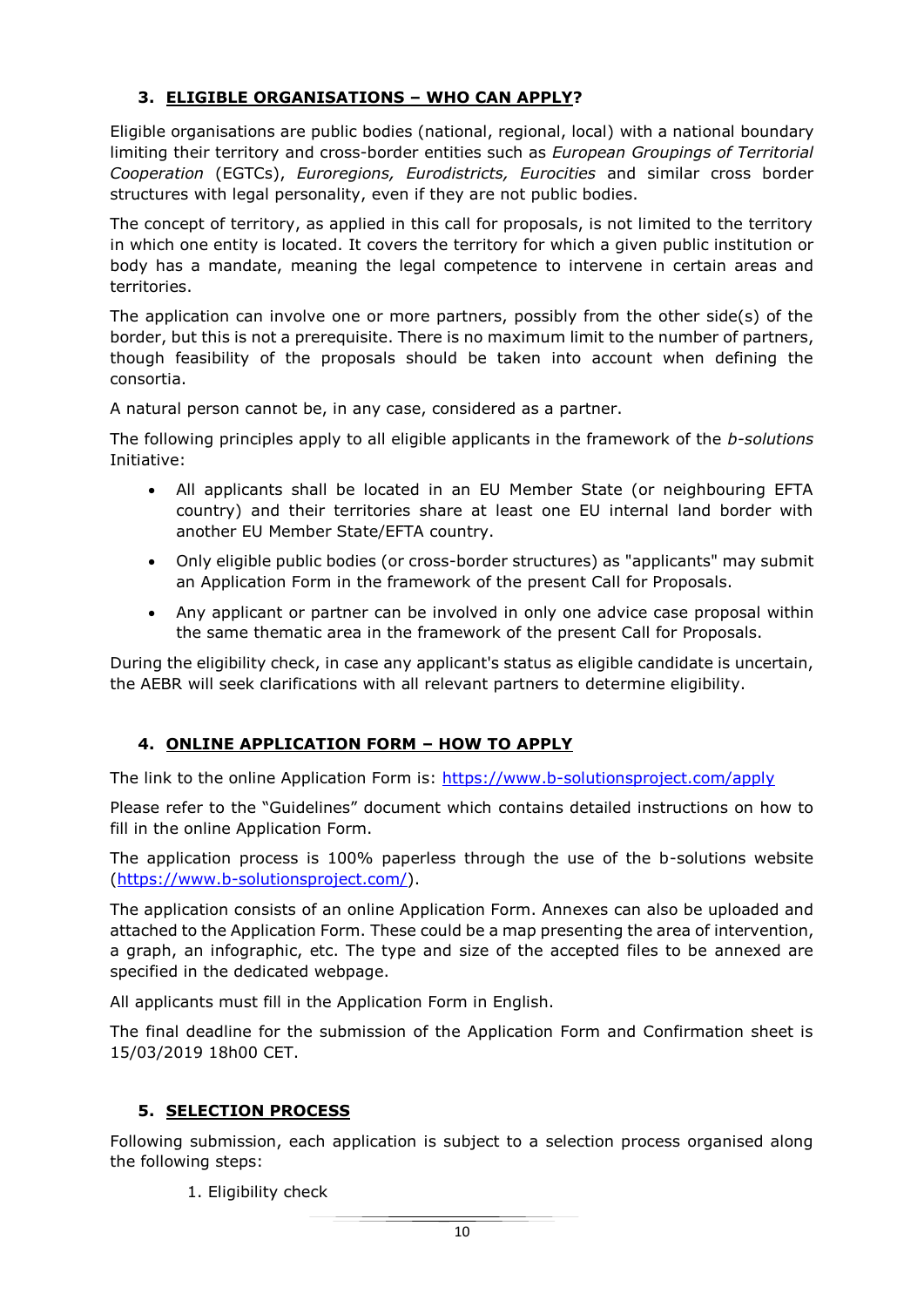2. Assessment by AEBR and the European Commission (Border Focal Point).

#### *Selection procedure in short:*

- Application forms will be received in electronic format, and confirmation of receipt will be sent to applicants. Eligibility checks will be performed by AEBR.
- The main selection criterion will be: "the proposed action addresses real and documented obstacles of an administrative and/or legal nature hampering crossborder cooperation in one of the thematic fields addressed in the Communication". Other criteria will be the potential increase in cross-border cooperation if the obstacle is solved; the applicant's or the partners' mandate to devise solutions; the replicability potential of the action.
- AEBR and the European Commission (Border Focal Point) will perform quality assessments and rank the proposals.
- AEBR will prepare an evaluation report to be submitted and discussed with the Commission, with a proposal of a maximum of 35 selected applications to be implemented. The final list of selected applications will be agreed with the European Commission.

Please bear in mind that during the selection and implementation of advice cases' proposals, the complementarity and synergies with other Union funding programmes and policies, as well as supported projects, is of utmost importance, but this specific action should not be funded under any other EU scheme $^{10}$ .

### *5.1 Eligibility check*

 $\overline{\phantom{a}}$ 

Upon closure of the Call, AEBR will carry out an eligibility check on all submitted advice cases' applications. The purpose of the eligibility check is to verify compliance of the received applications and their annexes with the formal eligibility criteria.

#### *b-solutions general eligibility criteria* are the following:

- 1. the Application Form has been submitted electronically via the dedicated webpage before the deadline indicated in the present Call for Proposals;
- 2. the Application Form is completely filled in English;
- 3. the applicants correspond to the applicant's profile detailed under section 3 of the present Call for Proposals.

If any of the eligibility criteria set out above is not complied with, the application will be deemed ineligible and no further assessment will be undertaken.

#### *5.2 Selection of the proposals to receive technical support*

*Criteria for the selection* of *b-solutions* advice cases for being selected are:

- 1. the proposed action addresses real and documented obstacles of an administrative and/or legal nature hampering cross-border cooperation in one of the thematic fields addressed in the Communication;
- 2. the potential increase in cross-border cooperation if the obstacle is solved;
- 3. the applicant's or the partners' mandate to devise solutions;

<sup>&</sup>lt;sup>10</sup> Here it must be underlined that the action is not necessarily the complete solution. No double funding of the action is allowed, but the action may lead to an agreement or convention which will unblock future investment. That future investment could be funded by any means.